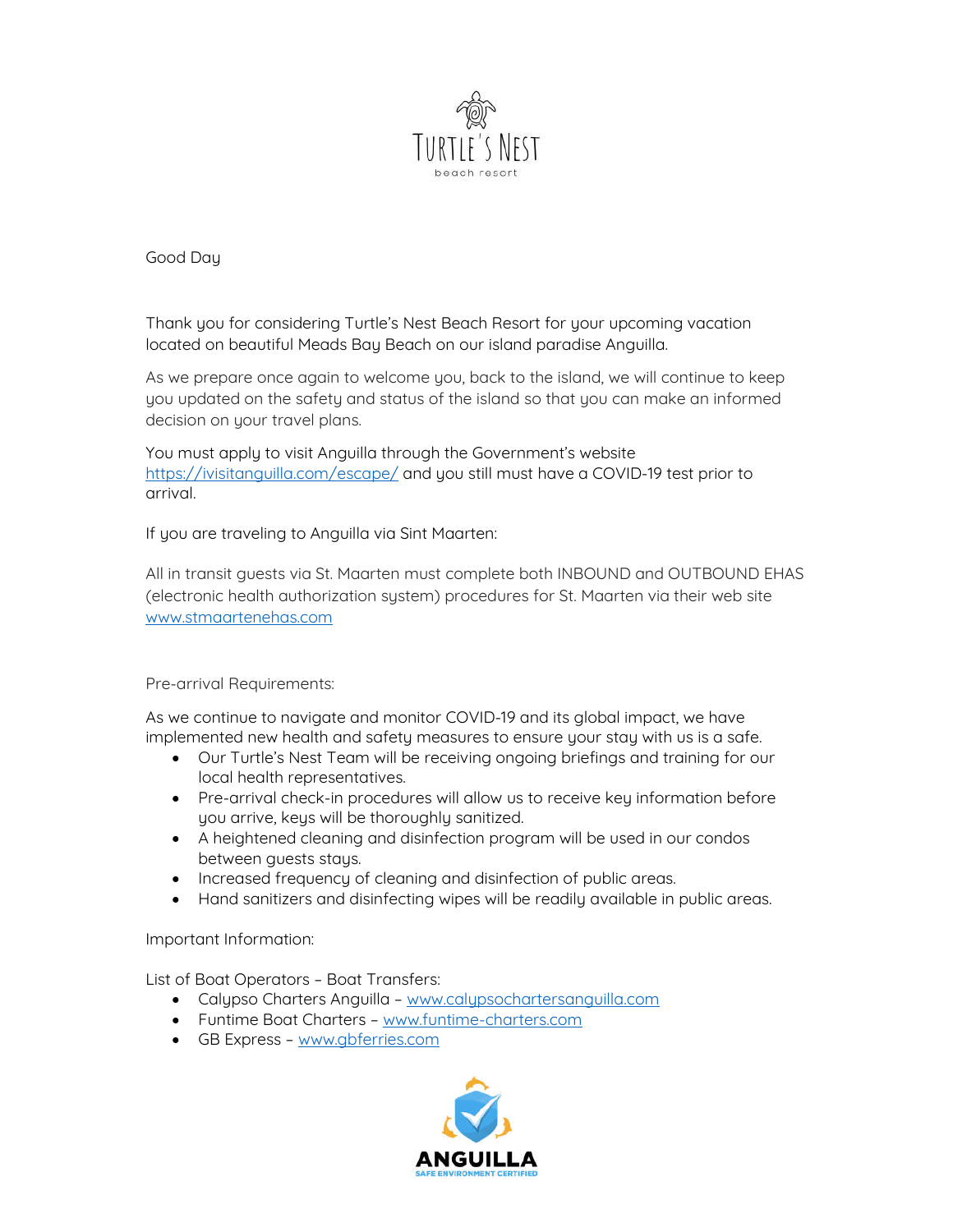

List of Local Airlines – Air Transfers:

Scheduled Service:

- Anguilla Air Services www.anguillaairservices.com
- American Airlines https://www.aa.com/en-us/flights-to-anguilla

Charter Service:

- Anguilla Air Services www.anguillaairservices.com
- Trans Anguilla Airways www.transanguilla.com
- Caribe Air Charters www.caribeaircharters.com

If you have any questions, please do not hesitate to email us.

Turtle's Nest Beach Resort

info@turtlesnestanguilla.com +1-264-497-7979 +1-264-497-7978 +1-264-476-7979 www.turtlesnestanguilla.com Like us on Facebook